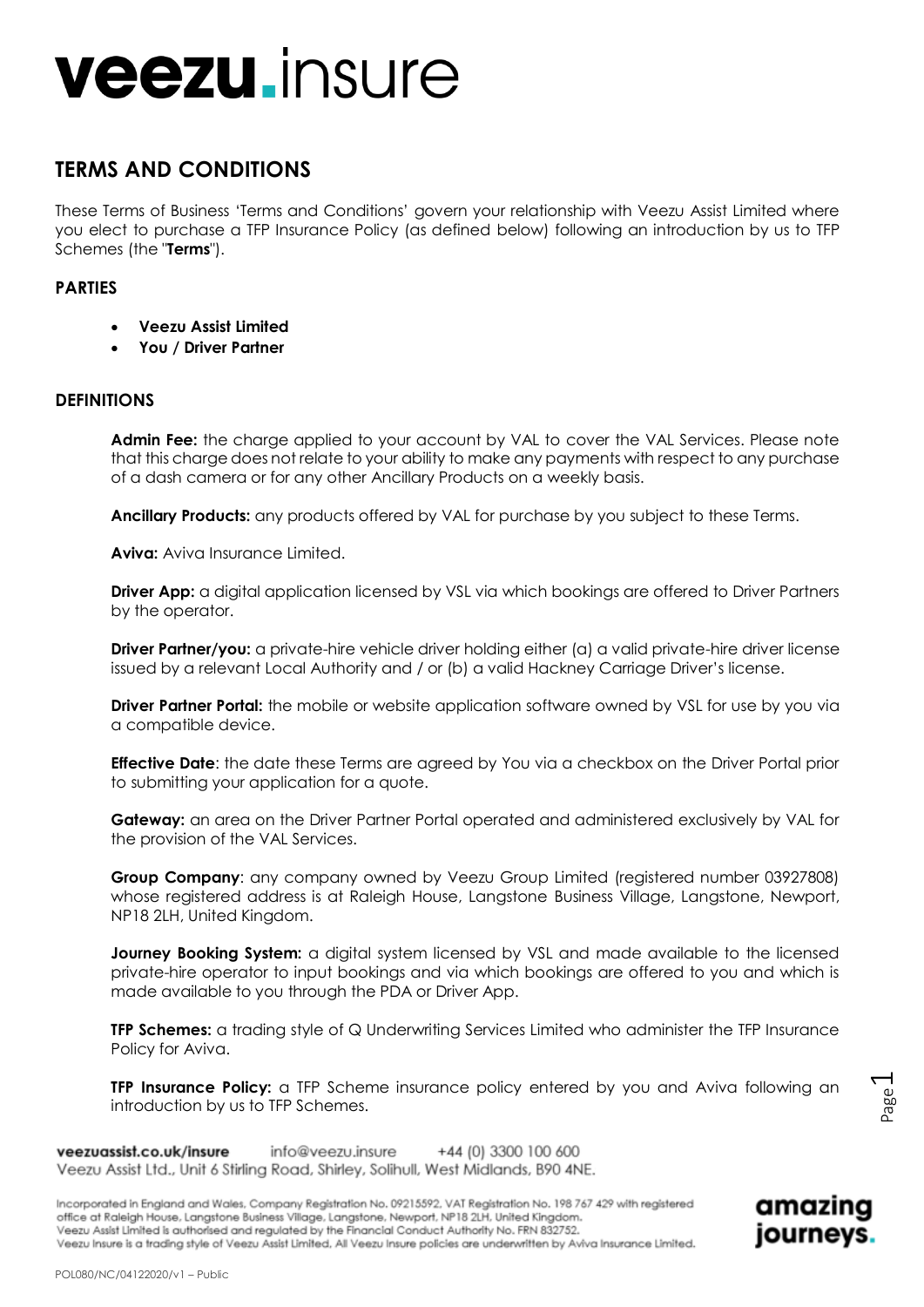**Privacy Policy:** the VAL privacy policy located here on the Veezu Assist website.

**Terms:** These Terms of Business or Terms and Conditions

**VAL:** Veezu Assist Limited, a UK registered private limited company with registered number 09215592 and registered office at Raleigh House, Langstone Business Village, Langstone, Newport, NP18 2LH, United Kingdom authorised and regulated by the Financial Conduct Authority to undertake insurance distribution and for claims management services under firm reference number FRN 832752.

**VAL Services:** the services as described in Clause 3.

**VSL:** Veezu Services Limited, a Republic of Ireland private limited company with registered number 651172 and registered office at Unit 6, Block A, Broomfield Business Park, Malahide, Co. Dublin K36 E398, Republic of Ireland.

**VSL Terms & Conditions of Business:** the terms and conditions of business between you and VSL for using the Journey Booking System and which are available for you to view on the Driver Partner Portal.

**Weekly Access Fee:** the payment charged by VSL to a Driver Partner for use of the Journey Booking System.

**Weekly Access Fee Sheet:** the credit statement issued to a Driver Partner on a weekly basis by VSL for their use of the Journey Booking System and any other services provided by a Group Company.

### **NATURE OF AGREEMENT**

- 1. These Terms shall commence and be binding on the parties from the Effective Date and shall continue, subject to the provisions set out in these Terms, for the duration of any TFP Insurance Policy you enter into following a quotation received via the Gateway.
- 2. By entering into these Terms you acknowledge that VAL is not authorised to act on TFP Scheme's behalf (although please note that in relation to taking payments relating to your TFP Insurance Policy, VAL holds such payments as agent for Aviva). VAL acts as an introducer on your behalf, introducing business to TFP Schemes and where you purchase a TFP Insurance Policy following such introduction VAL agrees to provide to you the VAL Services and make available to you for purchase the Ancillary Products, subject at all times to these Terms.
- 3. These Terms set out the agreement between you and VAL to enable you to:
	- pay for the cost of your TFP Insurance Policy on a weekly basis via a payment on the Weekly Access Fee Sheet sent to you by VSL;
	- pay for the cost of the Admin Fee owed by you to VAL via payment of the Weekly Access Fee sent to you by VSL;
	- seek support from VAL to understand the above; and
	- receive ancillary administrative and claims management support from VAL, together, the "**VAL Services**".
- 4. These Terms do not amend or vary the terms of your TFP Insurance Policy nor the VSL Terms & Conditions of Business to which you are party.

Incorporated in England and Wales, Company Registration No. 09215592, VAT Registration No. 198 767 429 with registered office at Raleigh House, Langstone Business Village, Langstone, Newport, NP18 2LH, United Kingdom. Veezu Assist Limited is authorised and regulated by the Financial Conduct Authority No. FRN 832752. Veezu Insure is a tradina style of Veezu Assist Limited, All Veezu Insure policies are underwritten by Aviva Insurance Limited.



Page  $\mathrel{\sim}$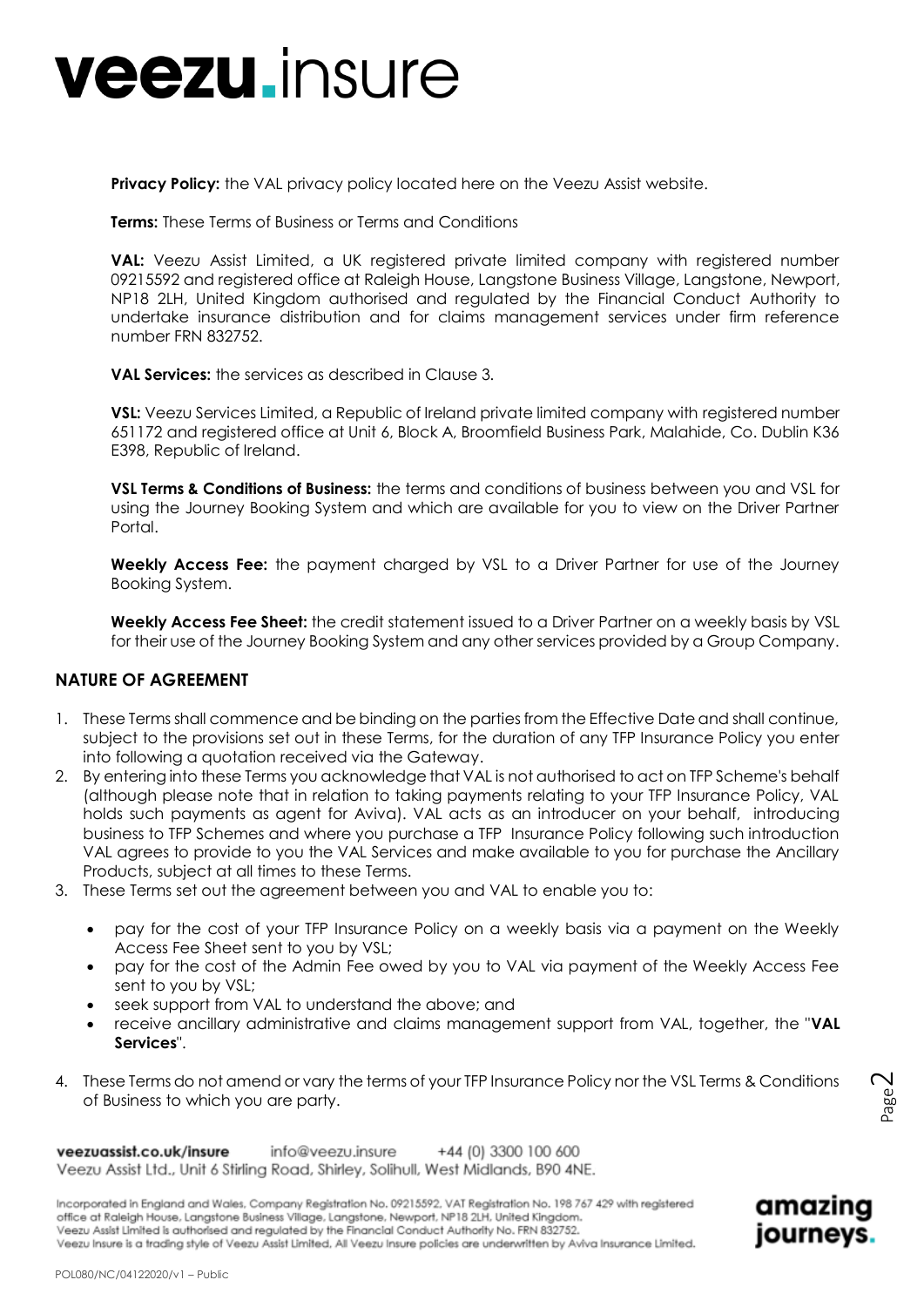5. There is no obligation on you to use the VAL Services. You acknowledge that you are free to purchase and maintain fully comprehensive motor insurance as a licensed private-hire vehicle driver from any other provider, and any other services or products otherwise available from VAL.

### **PAYMENT**

6. By electing to use VAL Services by purchasing a TFP Insurance Policy, you agree to an Admin Fee which is payable by you and collected as a disbursement by VSL on behalf of VAL via your Weekly Access Fee, or invoiced directly to you as appropriate.

### **SALE & PURCHASE OF TFP INSURANCE POLICY**

#### MATERIAL CIRCUMSTANCES

- 7. Please remember that you must make a fair presentation of the risk to us. This means that you must:
	- disclose to us every material circumstance which you know or ought to know or, failing that, sufficient information to alert us that we need to make further enquiries; and
	- make such disclosure in a reasonably clear and accessible manner; and
	- ensure that, in such disclosure, any material representation as to (a) matter of fact is substantially correct; and (b) matter of expectation or belief is made in good faith.

A material circumstance is one that is likely to influence an insurer in the acceptance and assessment of the application.

If you fail to make a fair presentation of the risk then this could affect the extent of cover provided or could invalidate your policy, so if you are in any doubt as to whether a circumstance is material then it should be disclosed to us.

Disclosures should be specific and made in a reasonably clear and accessible manner. We will not be deemed to have knowledge of any information generally referred to (for example the contents of company websites listed in the risk presentation) or any matter not expressly drawn to our attention.

You should keep a record (including copies of letters) of all information supplied to us. A copy of the completed application will be supplied to you following purchase of your TFP Insurance Policy along with your other policy documents.

#### 8. YOUR PURCHASE OF THE TFP INSURANCE POLICY

A copy of the TFP Insurance Policy summary and policy wording is available via the Driver Partner Portal before you press the 'Accept' button. If you would like to take out a TFP Insurance Policy, you can do so via the Gateway and selecting the 'Quote' button.

9. HOW YOU PAY FOR THE INSURANCE

You can pay VAL on a weekly basis. You agree to spread the cost of the insurance into equal weekly payments which shall be added to your Weekly Access Fee sheet and collected by VSL on behalf of VAL. Any money collected and held by VAL on behalf of TFP Schemes will be held by VAL as agent of Aviva and transferred at the end of each calendar month (net of Admin Fee but including any applicable insurance premium taxes) to ensure continuity of cover.

#### 10. INFORMATION RELATING TO THE TFP INSURANCE POLICY

veezuassist.co.uk/insure info@veezu.insure +44 (0) 3300 100 600 Veezu Assist Ltd., Unit 6 Stirling Road, Shirley, Solihull, West Midlands, B90 4NE.

Incorporated in England and Wales, Company Registration No. 09215592, VAT Registration No. 198 767 429 with registered office at Raleigh House, Langstone Business Village, Langstone, Newport, NP18 2LH, United Kingdom. Veezu Assist Limited is authorised and regulated by the Financial Conduct Authority No. FRN 832752. Veezu Insure is a trading style of Veezu Assist Limited, All Veezu Insure policies are underwritten by Aviva Insurance Limited.

Page ന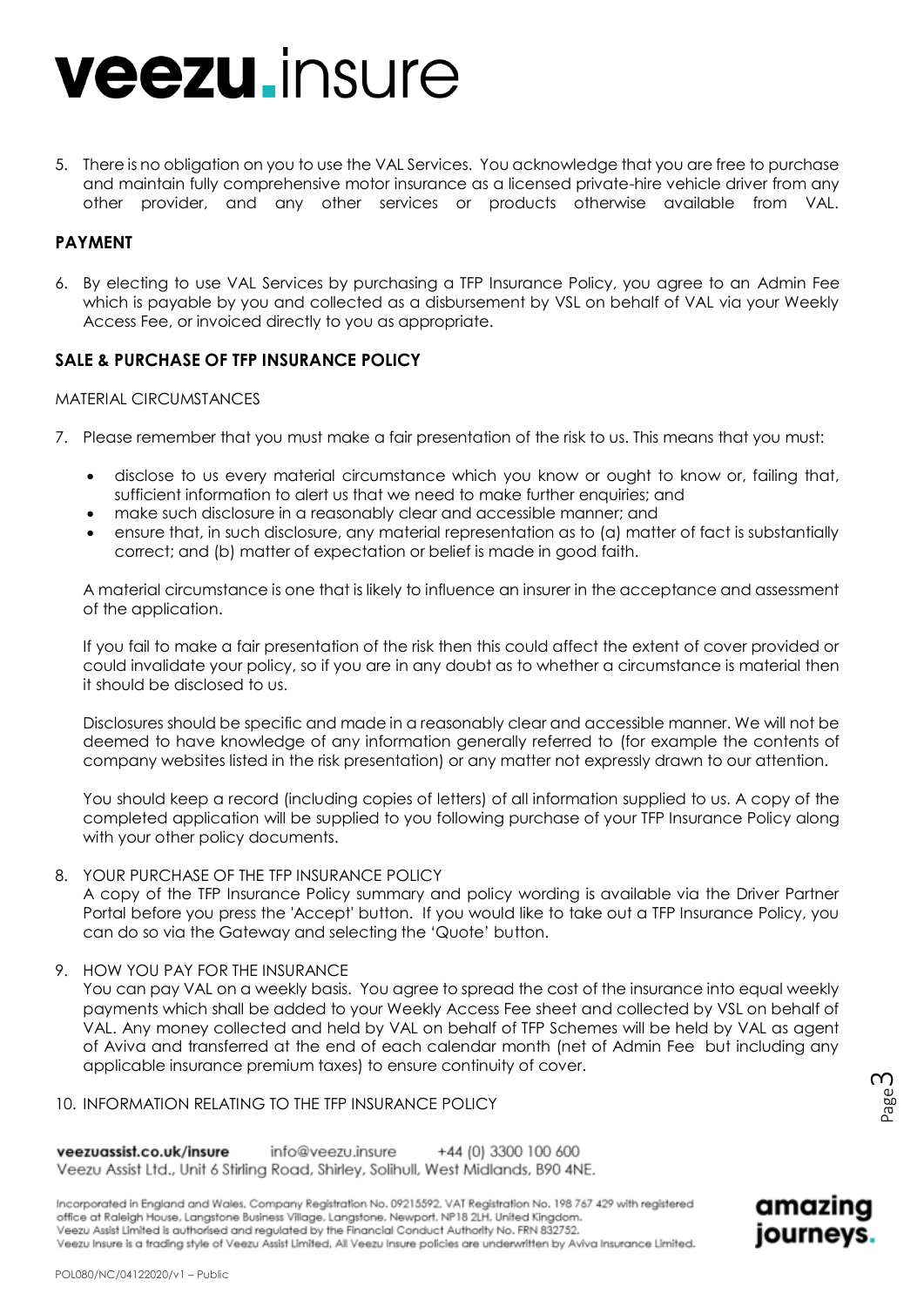Once you have entered into a TFP Insurance Policy we will then provide the VAL Services to you. As part of the VAL Services, during the term of the TFP Insurance Policy, where TFP Schemes send documentation relating to your TFP Insurance Policy to us, we receive this on your behalf as your agent and will make this available to you via the Gateway. You must furnish us with all information and documentation required in relation to entering into your TFP Insurance Policy and thereafter provide any information or documentation subsequently becoming available which may affect the validity or enforceability of your TFP Insurance Policy as may be required by the terms of such policy. You warrant the accuracy, correctness and completeness of all information that you provide to us.

You shall, both during and after termination of these Terms, maintain under your care and control for such period as may be required: (i) by applicable laws; (ii) for the establishment, exercise or defence of legal claims; or (iii) for an ongoing audit or regulatory investigation or enquiry, proper and adequate records of all matters for which you are responsible under these Terms. Without limitation, such records shall be sufficient to investigate any complaint or threatened complaint against you by or in relation to a TFP Insurance Policy and to verify and demonstrate performance of and compliance with your obligations under these Terms, the accuracy of any information or data supplied and your compliance with applicable laws.

#### 11. WHAT HAPPENS IF YOU DO NOT PAY ON A WEEKLY BASIS?

Aviva may cancel the TFP Insurance Policy where the amounts you have paid weekly for the cost of the TFP Insurance Policy are not at least equal to the monthly premium due under the TFP Insurance Policy. Continuing to operate as a licensed private-hire vehicle driver without valid motor insurance is a criminal offence. It would also constitute a breach of your Terms & Conditions of Business with VSL, and your access to the Journey Booking System may cease.

12. WHAT HAPPENS IF YOU DO NOT USE THE JOURNEY BOOKING SYSTEM FOR ONE WEEK OR MORE? If you are not using the Journey Booking System, you remain liable to pay the weekly payments related to the cost of the insurance to VAL. You will need to ensure that you continue to pay the charges via your Weekly Access Fee Sheet, or pay enough in advance to cover your insurance payments if you are away and unable to pay weekly. If you disengage with VSL for any reason and for any period of time, you will not be able to pay weekly. VAL will invoice you directly for any remaining balance due for your annual insurance and you will be required to pay this directly to VAL. Failure to pay the balance will result in the TFP Insurance Policy being cancelled.

#### 13. WHAT HAPPENS IF YOU WANT TO CANCEL THE TFP INSURANCE POLICY?

You may cancel the TFP Insurance Policy in the circumstances set out in the TFP Insurance Policy. You can cancel the TFP Insurance Policy by writing to VAL via the VAL Gateway or to Veezu Assist Limited, 6 Stirling Road, Shirley, Solihull, West Midlands, B90 4NE, United Kingdom. The minimum period for the TFP Insurance Policy is 4 weeks and cancellation before this period will result in four weeks charges being applied. On or after expiry of the initial 4 weeks, you may cancel your policy with 3 days' notice. In addition, there will be a £50.00 cancellation charge if cancellation occurs within 6 months of policy inception. The £50.00 cancellation charge will be collected by VSL on behalf of VAL via the Weekly Access Fee. We will repay you any money we hold as agent of Aviva if directed to do so by Aviva.

#### **IN-VEHICLE / DASH CAMERA**

14. YOUR USE OF AN IN-VEHICLE / DASH CAMERA

The installation and use of a front-facing dash camera is a condition of these Terms. Failure to install and use a dash camera (complying with the specifications set out below) at all times whilst the vehicle is in use is a breach of these Terms and VAL may terminate these Terms in accordance with Clause 24.

veezuassist.co.uk/insure info@veezu.insure +44 (0) 3300 100 600 Veezu Assist Ltd., Unit 6 Stirling Road, Shirley, Solihull, West Midlands, B90 4NE.

Incorporated in England and Wales, Company Registration No. 09215592, VAT Registration No. 198 767 429 with registered office at Raleigh House, Langstone Business Village, Langstone, Newport, NP18 2LH, United Kingdom. Veezu Assist Limited is authorised and regulated by the Financial Conduct Authority No. FRN 832752. Veezu Insure is a tradina style of Veezu Assist Limited, All Veezu Insure policies are underwritten by Aviva Insurance Limited.



Page 4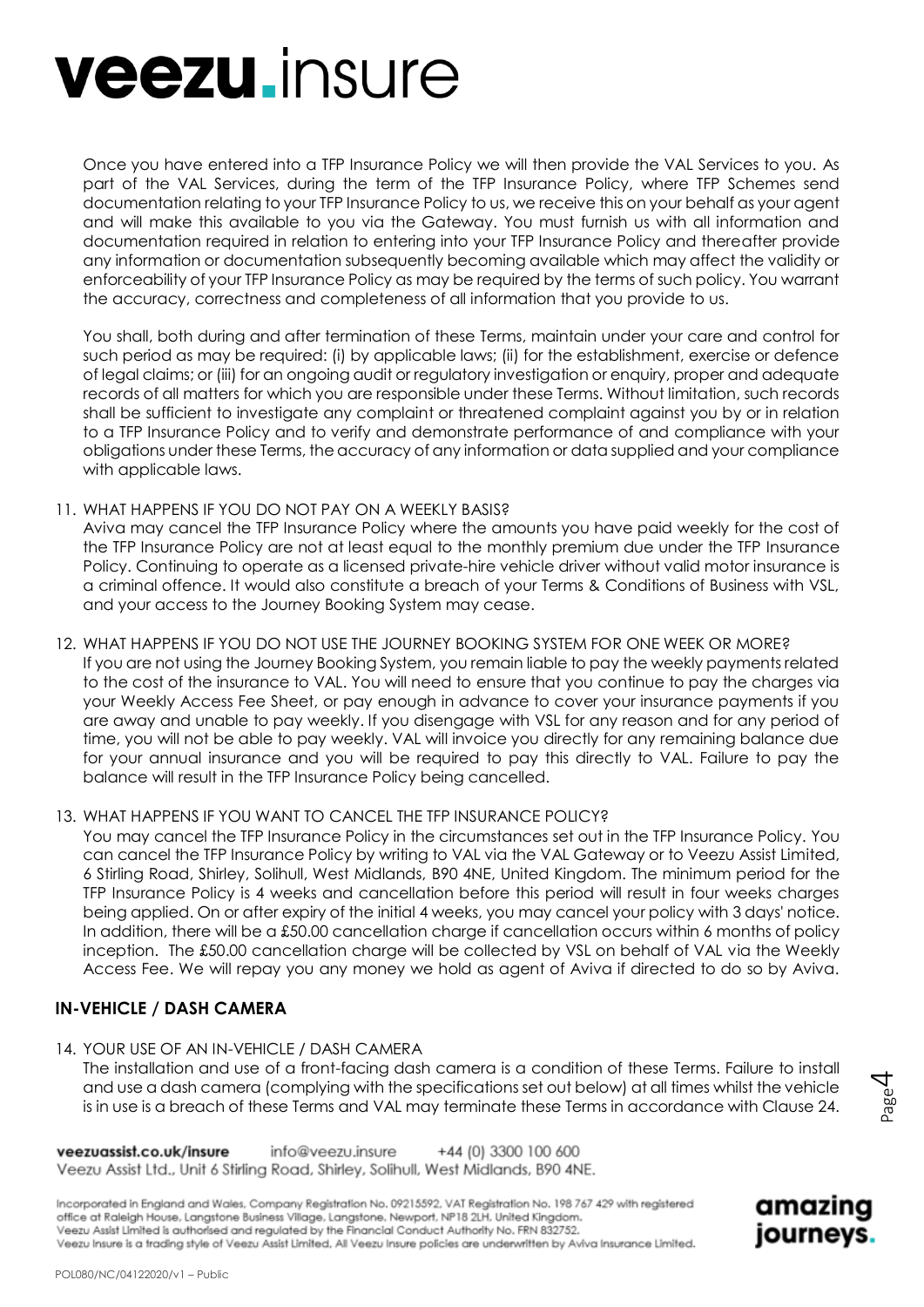Continuing to operate as a licensed private-hire vehicle driver without valid motor insurance is a criminal offence. It would also constitute a breach of your Terms and Conditions of Business with VSL, and your access to the Journey Booking System may cease.

#### 15. YOUR PURCHASE OF AN IN-VEHICLE / DASH CAMERA

You may purchase and install a front facing dash camera. Please see the Veezu Assist Website for the required specifications. If you chose to purchase the camera from VAL, you will be charged a total price of £90.00 for the camera which shall be payable by you in four equal instalments of £22.50 collected on behalf of VAL by VSL via your Weekly Access Fee over four consecutive weeks immediately following purchase. In any event, the total price of £90.00 must be repaid in full within 12 months of purchase and it must be repaid in no more than 12 instalments. The camera will be made available following purchase at the local operator hub. If you do not enter into these Terms you may still purchase a dash camera from us, and that purchase will be subject to separate terms.

#### 16. YOU AGREE TO VAL MONITORING YOUR USE OF THE CAMERA

Regular checks will be undertaken by VAL employees to ensure that the footage is recording, and the camera is active. This will entail a request from a member of the Veezu Insure team for you to provide footage via a link to VAL. For further information please see the Privacy Policy on the Veezu Assist website. Failure to upload or comply may result in the TFP Insurance Policy being cancelled and a fine being levied by VAL of £200.00. Continuing to operate as a licensed private-hire vehicle driver without valid motor insurance is a criminal offence. It would also constitute a breach of the VSL Terms & Conditions of Business, and your access to the Journey Booking System may cease.

#### 17. GETTING THE CAMERA INSTALLED

It is your responsibility to install the camera safely and legally having regard as necessary to any relevant manufacturer guidance.

#### 18. YOUR WARRANTY

If you chose to purchase a camera from VAL, the manufacturer, Portable Multimedia Limited (trading as 'Nextbase'), provides a limited warranty for the camera, as set out in the user manual, [here.](https://www.nextbase.com/en-gb/help-and-support/dash-cams/322gw-dash-cam-support/) If you consider that the camera has failed to comply with the warranty, please get in touch with VAL if your warranty claim falls within the first 28 days from purchase via a message on the Veezu Gateway within the Driver Partner Portal and they will confirm next steps. Otherwise, please contact Nextbase directly with warranty claims after 28 days from purchase.

#### **ANCILLARY PRODUCTS**

- 19. PURCHASING ANCILLARY PRODUCTS These will become available from time to time to purchase from VAL. Details will be made available on the Gateway.
- 20. HOW YOU PAY FOR ANCILLARY PRODUCTS The cost will be added to your Weekly Access Fee and collected by Veezu Services on behalf of VAL.

## **ADDITIONAL TERMS RELATING TO ANCILLARY PRODUCTS**

21. Please note that your purchase of Ancillary Products will be subject to separate terms.

## **REPORTING ACCIDENTS**

amazing

journeys.

veezuassist.co.uk/insure info@veezu.insure +44 (0) 3300 100 600 Veezu Assist Ltd., Unit 6 Stirling Road, Shirley, Solihull, West Midlands, B90 4NE.

Incorporated in England and Wales, Company Registration No. 09215592, VAT Registration No. 198 767 429 with registered office at Raleigh House, Langstone Business Village, Langstone, Newport, NP18 2LH, United Kingdom. Veezu Assist Limited is authorised and regulated by the Financial Conduct Authority No. FRN 832752. Veezu Insure is a trading style of Veezu Assist Limited, All Veezu Insure policies are underwritten by Aviva Insurance Limited.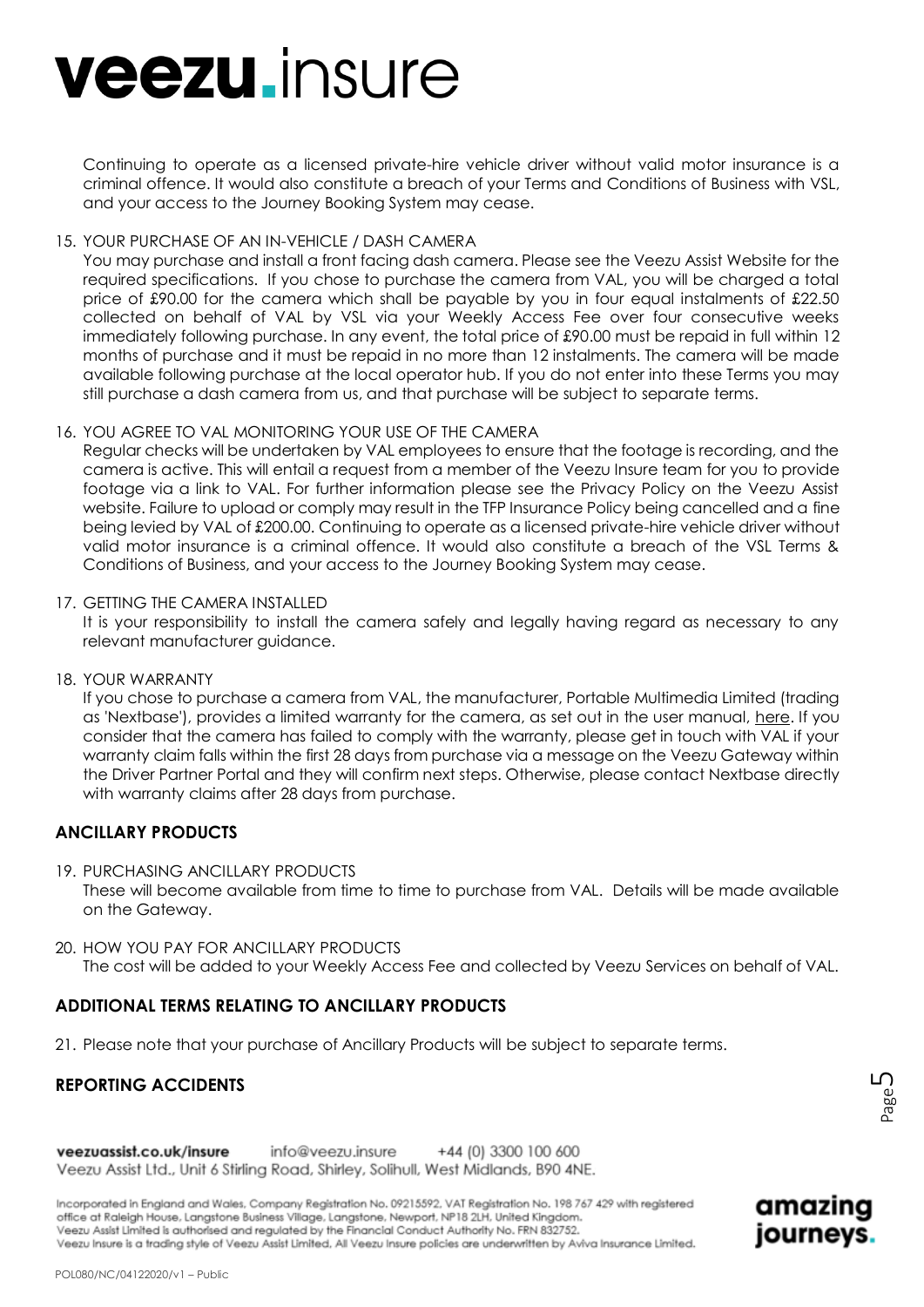#### 22. WHAT NEEDS TO BE REPORTED

All accidents, no matter how minor, should be reported immediately to VAL's 24/7 helpline on 03300 100600. This should include incidents involving passengers or any road traffic user whether you feel you are at fault or not. Reporting an accident within 24 hours could result in the excess charged being reduced.

23. CLAIMS REPORTING REQUIREMENTS

All incidents must be reported to VAL immediately. Veezu Assist must be used for any non-fault accidents and provision of an alternative replacement hire vehicle. Failure to report an incident could result in the TFP Insurance Policy being cancelled. It could also result VAL issuing you with a £200 fine and the excess reduction for claims reported within 24 hours will not be applicable.

### **TERMINATION**

24. We may terminate these Terms by giving 30 days' notice in writing to You via the VAL Gateway or at the address shown on the schedule unless a change of address has been notified to us. Termination of these Terms does not give you any right to a refund of premiums paid to Aviva with respect to the TFP Insurance Policy. If these Terms are terminated and your TFP Insurance Policy remains in place with Aviva, you should ensure that any ongoing payments due relating to your policy continue to be made to Aviva directly.

## **CANCELLATION OF TFP INSURANCE POLICY BY AVIVA**

25. Aviva may cancel the TFP Insurance Policy in accordance with its terms. You should read these carefully.

#### **DATA PROTECTION AND PRIVACY**

26. Any personal data that you supply to VAL will be processed in accordance with VAL's Privacy Policy.

#### **INTELLECTUAL PROPERTY**

27. All intellectual property rights of any nature vesting in the Driver Partner Portal, including the Gateway, together with the underlying software code are exclusively owned by VSL.

## **LIMITATION OF LIABILITY**

- 28. Subject to Clause 30, each party's aggregate liability to the other in respect of all claims arising out of or in connection with these Terms (including as a result of breach of contract, negligence or any other tort, under statute or otherwise) will be limited to:
	- the total sums paid by you for goods purchased subject to these Terms with respect to claims relating to your purchase of such goods;
	- one million pounds sterling (£1,000,000) in relation to all other claims.

29. Subject to Clause 30:

 we do not provide any warranties or make any representations in respect of the TFP Insurance Policy;

amazing

journeys.

+44 (0) 3300 100 600 veezuassist.co.uk/insure info@veezu.insure Veezu Assist Ltd., Unit 6 Stirling Road, Shirley, Solihull, West Midlands, B90 4NE.

Incorporated in England and Wales, Company Registration No. 09215592, VAT Registration No. 198 767 429 with registered office at Raleigh House, Langstone Business Village, Langstone, Newport, NP18 2LH, United Kingdom. Veezu Assist Limited is authorised and regulated by the Financial Conduct Authority No. FRN 832752. Veezu Insure is a tradina style of Veezu Assist Limited, All Veezu Insure policies are underwritten by Aviva Insurance Limited.